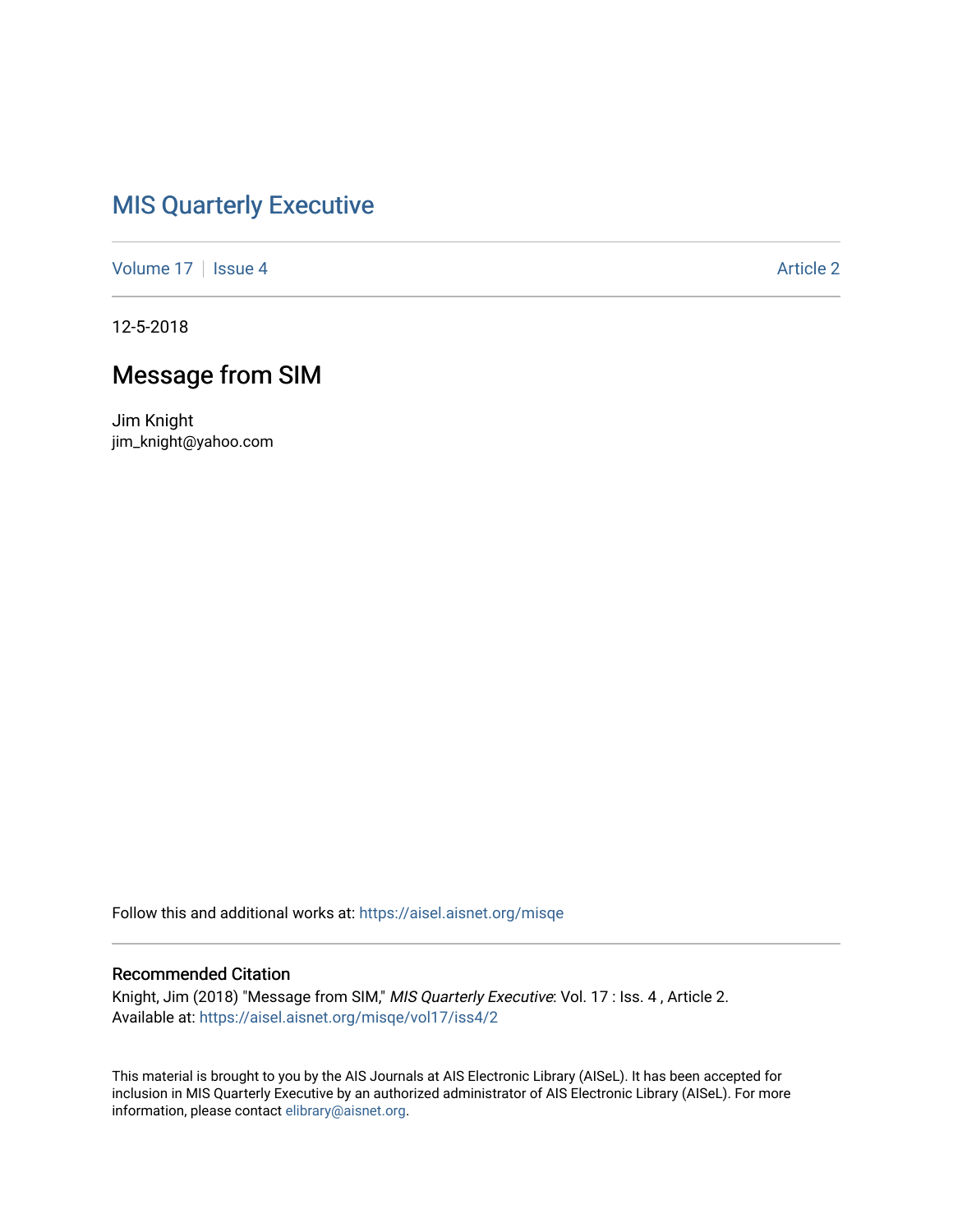## Message from the SIM Chief Executive

We would like to share several events which are planned in the next year to provide research that impacts practice.

The Pre-ICIS *MISQE* and *SIM* Academic Workshop will be held in San Francisco on Wednesday, December 12, 2018 in San Francisco. The Theme, "Delivering Business Value through Enterprise Blockchain Applications," is being led by Mary Lacity and Rajiv Sabherwal, of the University of Arkansas and Carsten Sorensen, of the London School of Economics. The research will address some of the following themes:

- **●** How traditional enterprises are using blockchain applications to deliver business value to customers.
- **●** How traditional competitors are collaborating to define standards and/or share blockchain applications to support the entire sector.
- **●** How CIO's facilitate blockchain applications within their organizations as well as across trading partners, particularly to address issues like interoperability, security, scalability, and performance.
- **●** How trusted third parties are responding to the threats blockchain applications pose to their business models.
- **●** Breakout start-ups/spinoffs that have the proven abilities to disrupt traditional business models.
- **●** Case studies of organizational uses or regulatory bodies' views on new funding models such as Initial Coin Offerings.
- **●** Inspiring cases of blockchains being used to uplift underserved populations.

The *MISQE* and *SIM* Workshop papers will be published in the *MISQE* Special Edition in December, 2019. This cutting-edge research by academic professionals demonstrates the commitment to providing research which impacts practice.

The *SIM* Academic Workshop at SIM Connect LIVE in April, 2018 in Dallas was an outstanding success and provided a connection between academic researchers and *SIM* Chapter Leaders and IT industry leaders.

The goals of the SIM Academic Workshop at *SIM* Connect LIVE are:

- **●** An opportunity to Bridge the Gap between academic professionals and industry leaders.
- **●** A platform for sharing research which impacts practice and to obtain feedback from practitioners about research opportunities which can inform practice.
- **●** A platform for establishing an on-going dialogue between academic leaders and IT industry leaders with respect to teaching, research, and professional service.
- **●** A platform for sharing abstracts from this year's *MISQE* Academic Workshop on "Optimizing the Digital Workforce."
- **●** Establishing this important partnership between academic priorities and industry needs strengthens the visibility, quality, relevance and effectiveness of academic programs, practice-based research, and professional services opportunities for students, including joint research, internships, and capstone projects. This 2018 *SIM* Academic Workshop program included:
- **●** Paper presentations of 9 *MISQE*  publications to highlight the contribution of *MISQE*, with Discussants representing the SIM leadership community.
- **●** Presentation of 8 *MISQE* Academic Workshop Abstracts on the theme: "Optimizing the Digital Workforce."
- **●** A "Future Skills Debate" among academic leaders and IT industry leaders, with a focus on the MSIS 2016 Global Competency Model.

The 2019 *SIM* Academic Workshop will be held as part of *SIM* Connect LIVE on May 13- 14, 2019 in Orlando, Florida. You will find